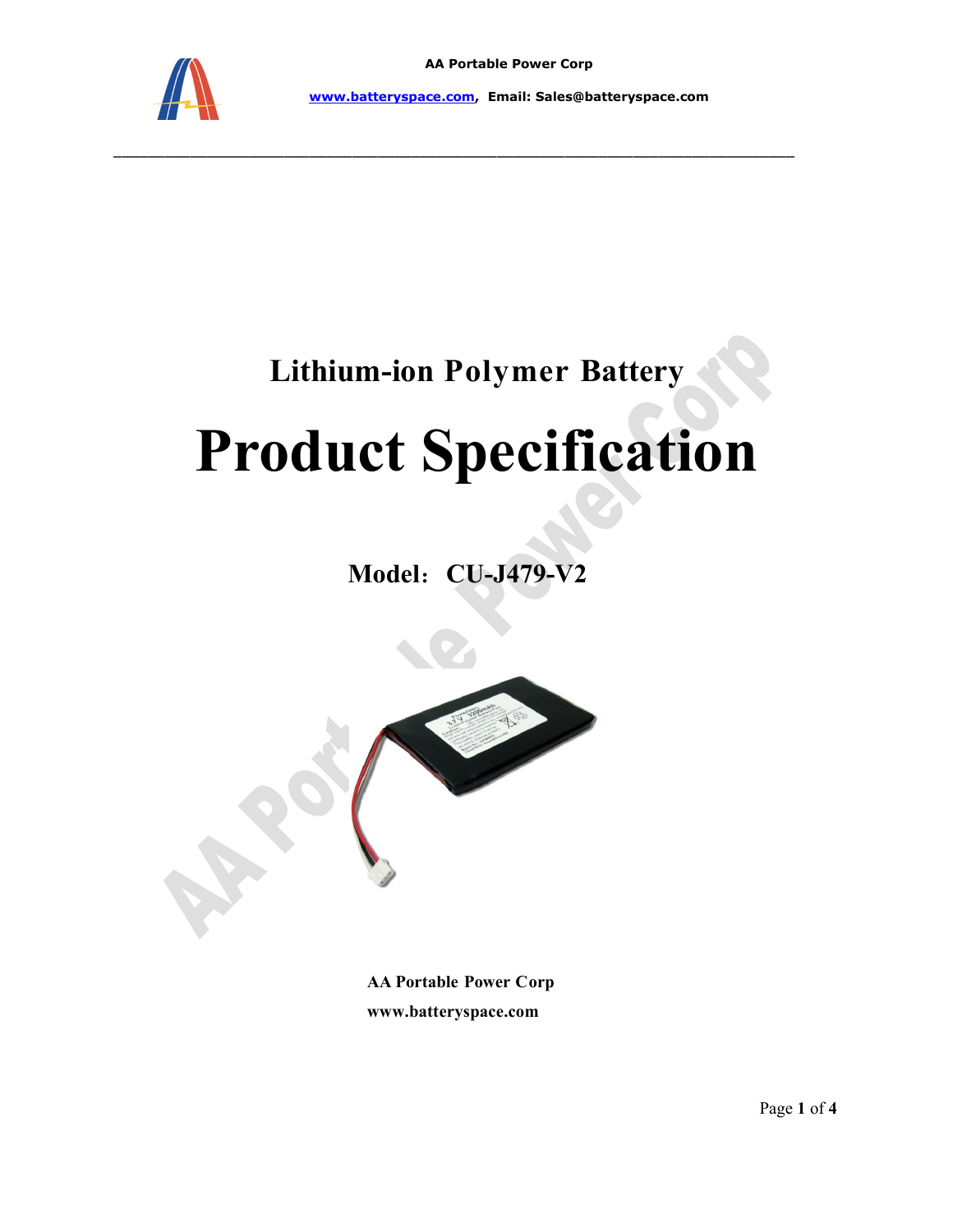

#### 1、 Scope

 This product specification is for lithium-ion polymer battery. Please use the test methods that recommended in this specification.

\_\_\_\_\_\_\_\_\_\_\_\_\_\_\_\_\_\_\_\_\_\_\_\_\_\_\_\_\_\_\_\_\_\_\_\_\_\_\_\_\_\_\_\_\_\_\_\_\_\_\_\_\_\_\_\_\_\_\_\_\_\_\_\_\_\_\_\_\_\_\_\_\_\_\_\_\_\_\_\_

 If the battery should be using at the environment that not preferred in this document, please contact us first and get our authorization.

 It is claimed that we should have no responsibility with the contingency and loss due to the wrong usage (not preferred in the product specification).

#### 2、 Product Type, Model and Dimension

- 2.1 Type: Lithium-ion battery
- 2.2 Model: CU-J479-V2

| $2.1$ Type: Littlium-Ton battery |                |                                                 |                                                       |
|----------------------------------|----------------|-------------------------------------------------|-------------------------------------------------------|
| 2.2 Model: CU-J479-V2            |                |                                                 |                                                       |
|                                  |                |                                                 |                                                       |
| 3. Battery Specification         |                |                                                 |                                                       |
| Item                             |                | Specification                                   | Remark                                                |
| Nominal Capacity                 |                | 3200 mAh                                        | 0.2C5A discharge                                      |
| Nominal Voltage                  |                | 3.7 V                                           | Average Voltage at 0.2C5A discharge                   |
| Maximum Voltage                  |                | 4.2V                                            | Average Voltage at 0.2C5A discharge                   |
| Discharge cut-off Voltage        |                | 2.75V                                           | Average Voltage at 0.2C5A discharge                   |
| Charge Current                   |                | Standard: 0.2 C5A or 640 mAh                    | Working temperature: $0 \sim 45^{\circ}$ C            |
| Max Discharge Current            |                | Max: 1C5A or 3200 mAh<br>5000 mA                | Working temperature: $-20^{\circ}C - 60^{\circ}C$     |
| Impedance                        |                | $\leq 25 \text{ mA}$                            | AC 1KHz after 50% charge                              |
| 10K thermistor                   |                |                                                 | Part#CH-103AT-4-70374                                 |
| Protection PCM                   |                | 3.7V 5A                                         | Part#PCB-S1A6                                         |
| Storage<br>temperature           | $\leq$ 1 month | -20 $\sim$ 45°C                                 |                                                       |
|                                  | $\leq$ 3month  | $0\sim 30$ °C                                   |                                                       |
|                                  | $\leq$ 6month  | $20 \pm 5$ °C                                   | Best 20±5°C for long-time storage                     |
| Storage humidity                 |                | 65±20% RH                                       |                                                       |
| Dimension                        |                | $6.5 \times 85 \times 55$ mm, $\frac{+}{5}$ 5mm | Thickness $\times$ Width $\times$ Length              |
| Weight                           |                | Approx: 3oz                                     |                                                       |
| Connector                        |                |                                                 | Molex 51004-0300 connector                            |
| Wire                             |                |                                                 | 3" length 24 AWG                                      |
| <b>PVC</b>                       |                |                                                 | 1 layer of thin PVC, Black                            |
| Transportation                   |                | $30 \sim 50\%$ charged states                   |                                                       |
| Maintenance                      |                | Charge every 6 months or Voltage<br>below 2.75V | If battery voltage below 2.75V, charge<br>immediately |
| <b>UN 38.3 Test</b>              |                | Pass                                            | 5 <sup>th</sup> edition                               |
| IEC62133                         |                | Pass                                            | $2nd$ edition                                         |
|                                  |                |                                                 |                                                       |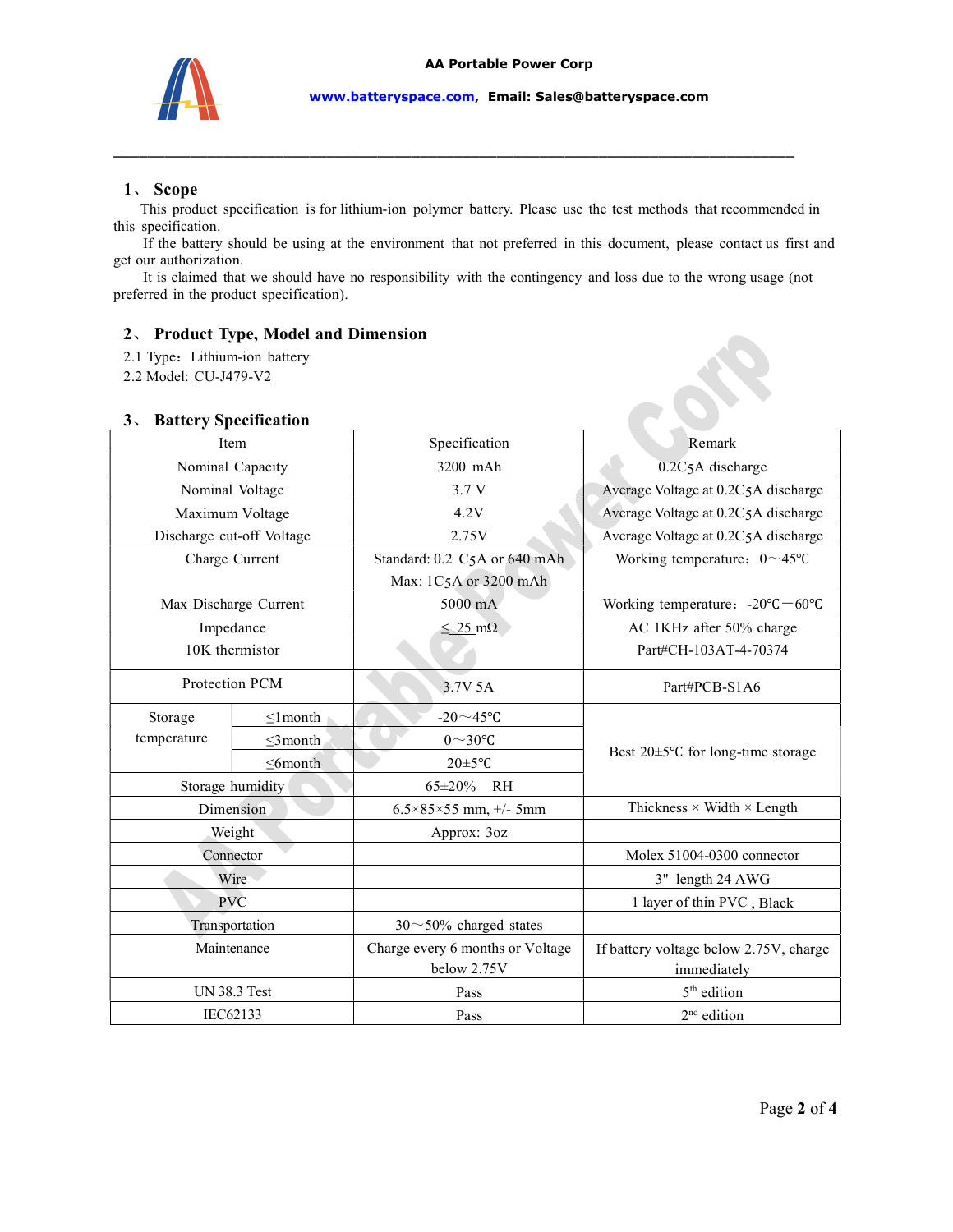

## Recommendations to equipment manufacturers

\_\_\_\_\_\_\_\_\_\_\_\_\_\_\_\_\_\_\_\_\_\_\_\_\_\_\_\_\_\_\_\_\_\_\_\_\_\_\_\_\_\_\_\_\_\_\_\_\_\_\_\_\_\_\_\_\_\_\_\_\_\_\_\_\_\_\_\_\_\_\_\_\_\_\_\_\_\_\_\_

#### and battery assemblers

The following represents a typical, but non-exhaustive, list of good advice to be provided by the manufacturer of secondary cells and batteries to equipment manufacturers and battery assemblers.

- a) Do not dismantle, open or shred cells. Batteries should be dismantled only by trained personnel. Multicell battery cases should be designed so that they can be opened only with the aid of a tool.
- b) Do not short-circuit a cell or battery. Do not store cells or batteries haphazardly in a box or drawer where they may short-circuit each other or be short-circuited by conductive materials.
- c) Do not remove a cell or battery from its original packaging until required for use.
- d) Do not expose cells or batteries to heat or fire. Avoid storage in direct sunlight.
- e) Do not subject cells or batteries to mechanical shock.
- f) In the event of a cell leaking, do not allow the liquid to come into contact with the skin or eyes. If contact has been made, wash the affected area with copious amounts of water and seek medical advice.
- g) Equipment should be designed to prohibit the incorrect insertion of cells or batteries and should have clear polarity marks. Always observe the polarity marks on the cell, battery and equipment and ensure correct use.
- h) Do not mix cells of different manufacture, capacity, size or type within a battery.
- i) Seek medical advice immediately if a cell or battery has been swallowed.
- j) Consult the cell/battery manufacturer on the maximum number of cells, which may be assembled in a battery and on the safest way in which cells may be connected.
- k) A dedicated charger should be provided for each equipment. Complete charging instructions should be provided for all secondary cells and batteries offered for sale.
- l) Keep cells and batteries clean and dry.
- m) Wipe the cell or battery terminals with a clean dry cloth if they become dirty.
- n) Secondary cells and batteries need to be charged before use. Always refer to the cell or battery manufacturer's instructions and use the correct charging procedure.
- o) Do not maintain secondary cells and batteries on charge when not in use.
- p) After extended periods of storage, it may be necessary to charge and discharge the cells or batteries several times to obtain maximum performance.
- q) Secondary cells and batteries give their best performance when they are operated at normal room temperature.
- r) Retain the original cell and battery literature for future reference.
- s) When disposing of secondary cells or batteries, keep cells or batteries of different electrochemical systems separate from each other.